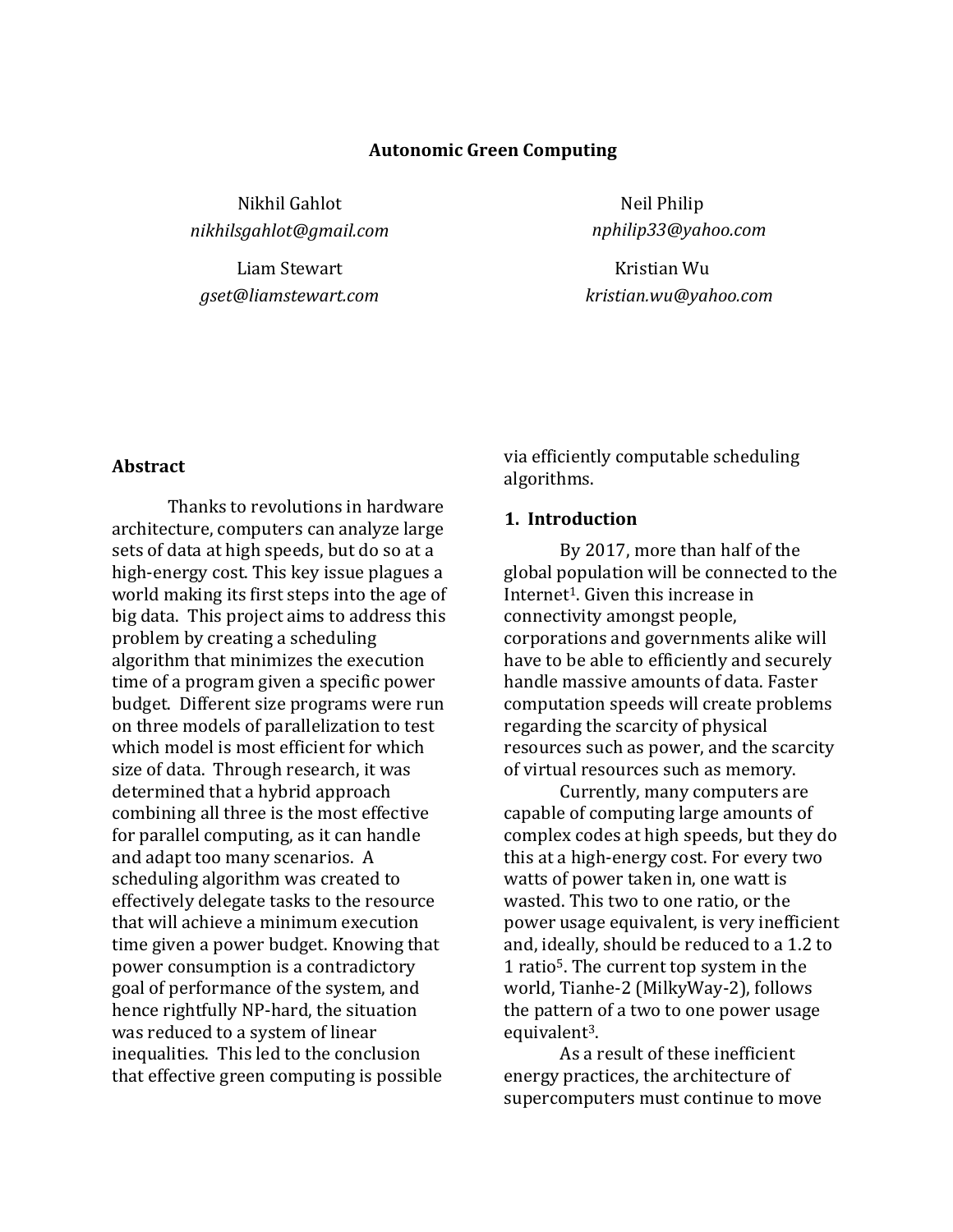towards multiple-core processors. Many current systems, including the CAPER system created at Rutgers University, rely on multi-core processors in order to divide tasks among various processors. At the forefront of these processors is the Intel Xeon-Phi processor, which is three times faster than the highest rated commercial processor4.

Evidently, the current state of computing is poor in regards to power efficiency. To help the problem, algorithms that can help allocate codes to different resources in order to alleviate current problems. Such an algorithm must improve upon time and energy efficiency7.

#### **2. Background**

### *2.1 Speed Up*

The speed up value allows for a comparison between different computational models by creating a ratio between the execution time of single processor computing to parallel computing. The larger the number, the more efficiency parallel computing is in the given situation. It determines the time complexity of a parallel computation and is calculated by:

 $S(p) =$  Execution time using one processor (best sequential algorithm) Execution time using a multiprocessor with  $p$  processors  $t_{p}$ 

Speed up demonstrates the potential benefits of using multiple threads or cores, while also displaying the marginal increase of efficiency of additional processors and threads2. Power efficient machines will have an increase in speed up as more threads or cores are utilized. Once speeds up stops

increasing as more resources are used, the efficiency of the machine decreases.

#### *2.2 Parallelization*

Parallelization is the process by which tasks are divided amongst different processors and cores in order to maximize efficiency. As seen in FIGURE, the parallelization allow for the master thread to process many different threads at the same time. The green regions represent these threads that run at the same time. It breaks a problem down into discrete parts, or parallel regions. Parallel regions can be computed simultaneously on different threads. Parallelization is particularly meaningful when discussing efficiency because different methods of parallelization can result in computations that are either faster and more power intensive, or in computations that are slower and less power intensive<sup>8</sup>.



Figure 1: Parallelization Diagram

#### *2.3 CAPER08*

CAPER is the many-core system that Rutgers University created for research purposes. It consists of eight cores with 16 threads each and within each core, there are eight manyintegrated cores (MICs) with 244 threads each<sup>10</sup>.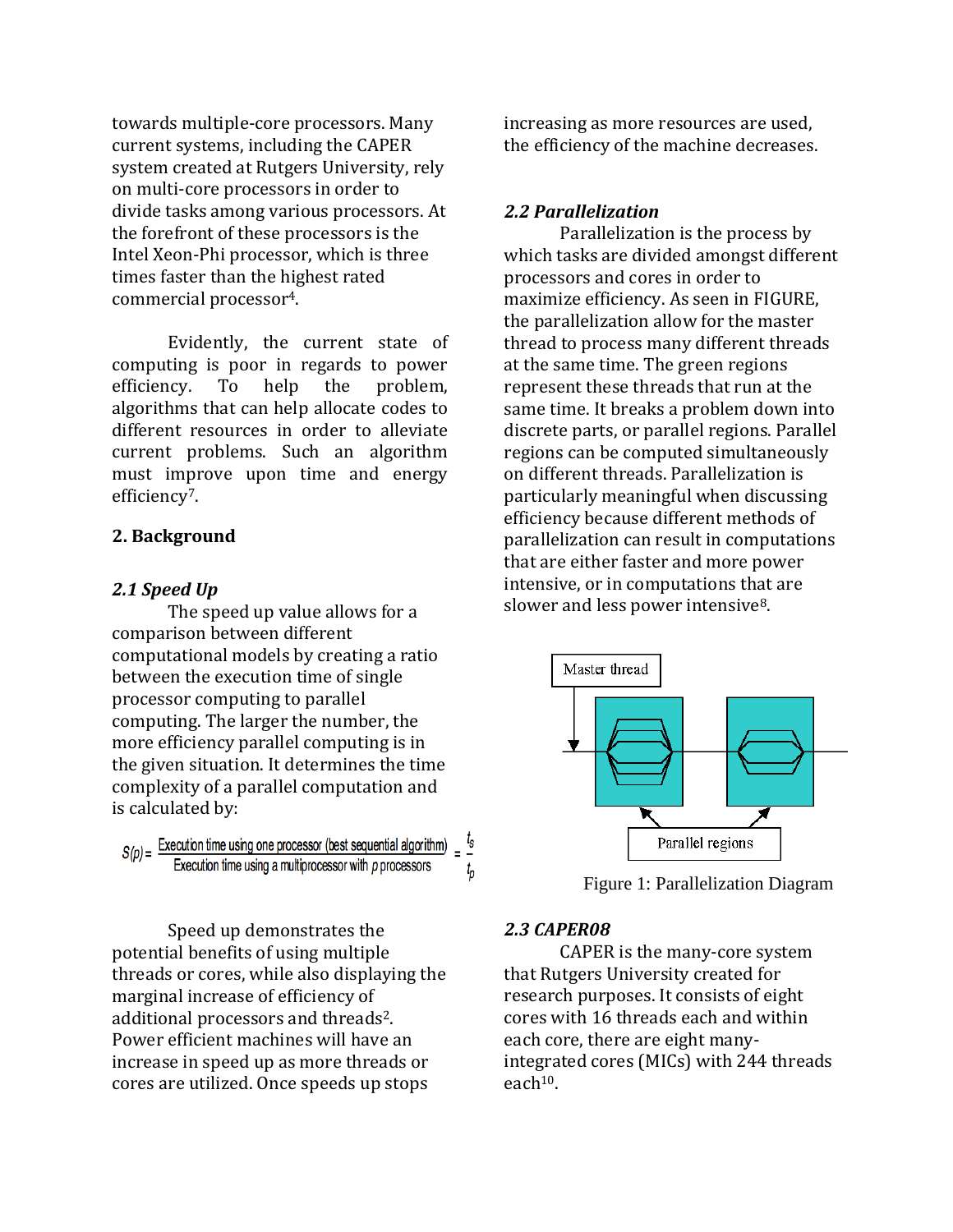

Figure 2: Many-Core Computing

# *2.4 Multi-Core Computing*

A multi-core processor is a single machine that contains two or more CPUs (cores). The multiple cores read and execute code and allow for improved performance, reduced power consumption, and parallelized processing.

# *2.5 MIC*

A MIC is an example of multi-core computing9. Each MIC contains one Intel Xeon Phi processor and 244 threads. Programs can be run natively on a MIC.

Offloading is another means of utilizing MICs to run code in a parallel configuration. When offloading, the core transfers computations to different MICs or threads simultaneously2. This allows for several parts to be computed at once and combined later as opposed to just one part being computed at a time.

# *2.6 Benchmarks*

A benchmark is a means of analyzing and testing the performance of computing models.

# *2.6.1 Rodinia*

Rodinia is a package of applications and kernels designed at the University of Virginia that target CPU's, GPU's, and other multi-core computing systems in order to test and analyze their performance. Rodinia records the amount of power, memory, and time the computer took to complete the program. Rodinia computes large amounts of data in order to test the limits of computers and computational models. For this specific experiment, the LavaMD^2 benchmark was utilized, which measures the movements of a group of celestial bodies in a 3-D space, and then allocates various cluster nodes and particles into the space<sup>12</sup>.

# *2.6.2 Matrix Multiplication*

Matrix multiplication (Matmul) is a benchmark used to help determine the power and time consumption of specific computations. It can be changed to involve small or large sets of information2.

# *2.7 The Power Capping Problem*

The power capping problem deals with the creation of a scheduling algorithm that can minimize execution time while operating under a power budget (or power cap). A scheduling algorithm is an algorithm that delegates resources based on instructions from the operating system. The decision-problem (language) form of the power capping problem belongs to a complexity class known as NP (Non-deterministic Polynomial Time)<sup>13</sup>. A language in the NP complexity class has solutions that can be verified in polynomial time (and thus can be efficiently computed), but not necessarily found in polynomial time (or else the language would belong to the P complexity class). Additionally, the power capping problem is NP-complete, meaning any problem in NP can be reduced to the power capping problem in polynomial time.

# *2.8 The Scheduling Algorithm*

A scheduling algorithm accomplishes the goal of minimizing execution time of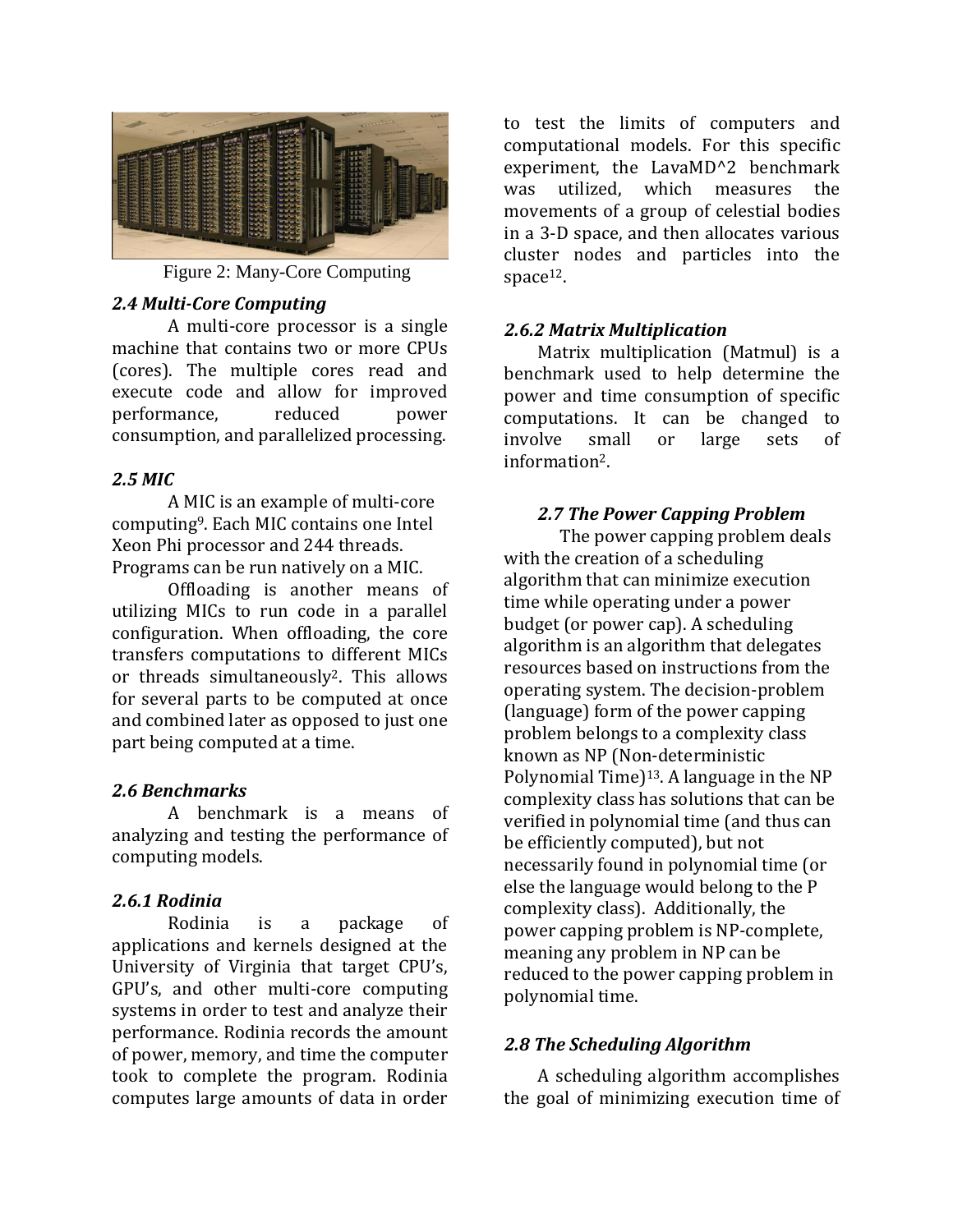programs run on the CAPER cores. This algorithm is concerned only with execution and completion time.

### *2.9 The Power Capping Problem*

The power capping problem is the problem of creating a power capping algorithm. A power capping algorithm attempts to minimize execution time while working under a specific power budget or power restraint. Power consumption and execution time are inversely related, leading to multiobjective optimization scenarios7.

### **3. Experimental Design**

In order to improve the efficiency of modern servers, the effectiveness of three different models of computation, offloading, native core threading, and native distribution on Xeon-Phi, was studied<sup>10</sup>. After generating baseline power consumption, various benchmarks were run to actively monitor time and memory efficiency, as well as power consumption.

The Rodinia Benchmarks, and Matmul were designed to perform computations of large amounts of data. With Matmul and Rodinia Benchmarks, OpenMP was utilized, a framework that provides parallelization capabilities, in order to distribute the workload onto various cores, threads, and MICs. Arrays of size 1000, 2000, 4000, and 6000 while testing Matmul were used. The different sizes helped determine efficiencies based on the amount of data and computation. While these programs ran, the power consumption and time spent were measured and reported through Python

and shell scripts. Given this data, a was computation. After collecting and comparing the data, two scheduling algorithms were created to handle resource allocation.

### **4. Results and Discussion**

### *4.1 Matmul Results*

While running the Matmul benchmarks, the time spent for the various computations processes - MIC, offloading, and Native Core Threading were measured. When running Matmul natively on the MICs, there was a polynomial relationship between speed up and the number of threads. For each scenario, the maximum speed up was reached when 128 threads were used, and the speed up values began to decrease afterwards. Similarly, when recording power, the amount of power used reached an asymptote at 17,000 watts after 128 threads were used. For Matmul of size 6000, the maximum speed up was 25.43. These results were comparable to those of the native core threading model. The linear relationship between speed up and the number of threads occurred until the 14th thread, at which point the amount speed up began to decrease. The maximum speed up achieved was nearly 12. However, unlike MICs, the power consumption of native core threading consistently increased as the number of threads increased. Lastly, with offloading, the speed up values were maximized with one thread, and fluctuated after that. The power values of offloading mimic the power values of MICs because offloading utilizes MICs. The results of these tests can be seen through the following diagrams.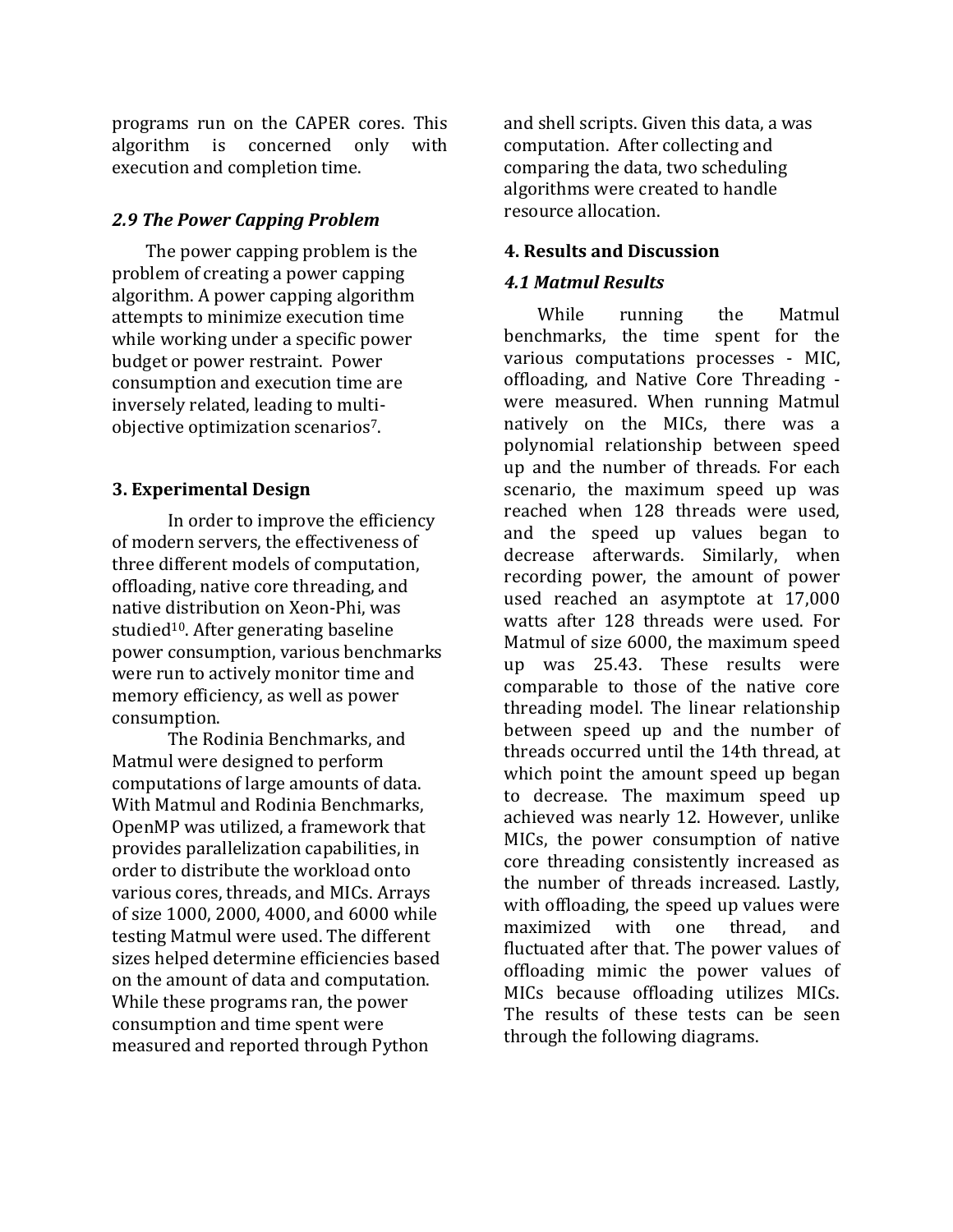

# **MIC Offloading Core**















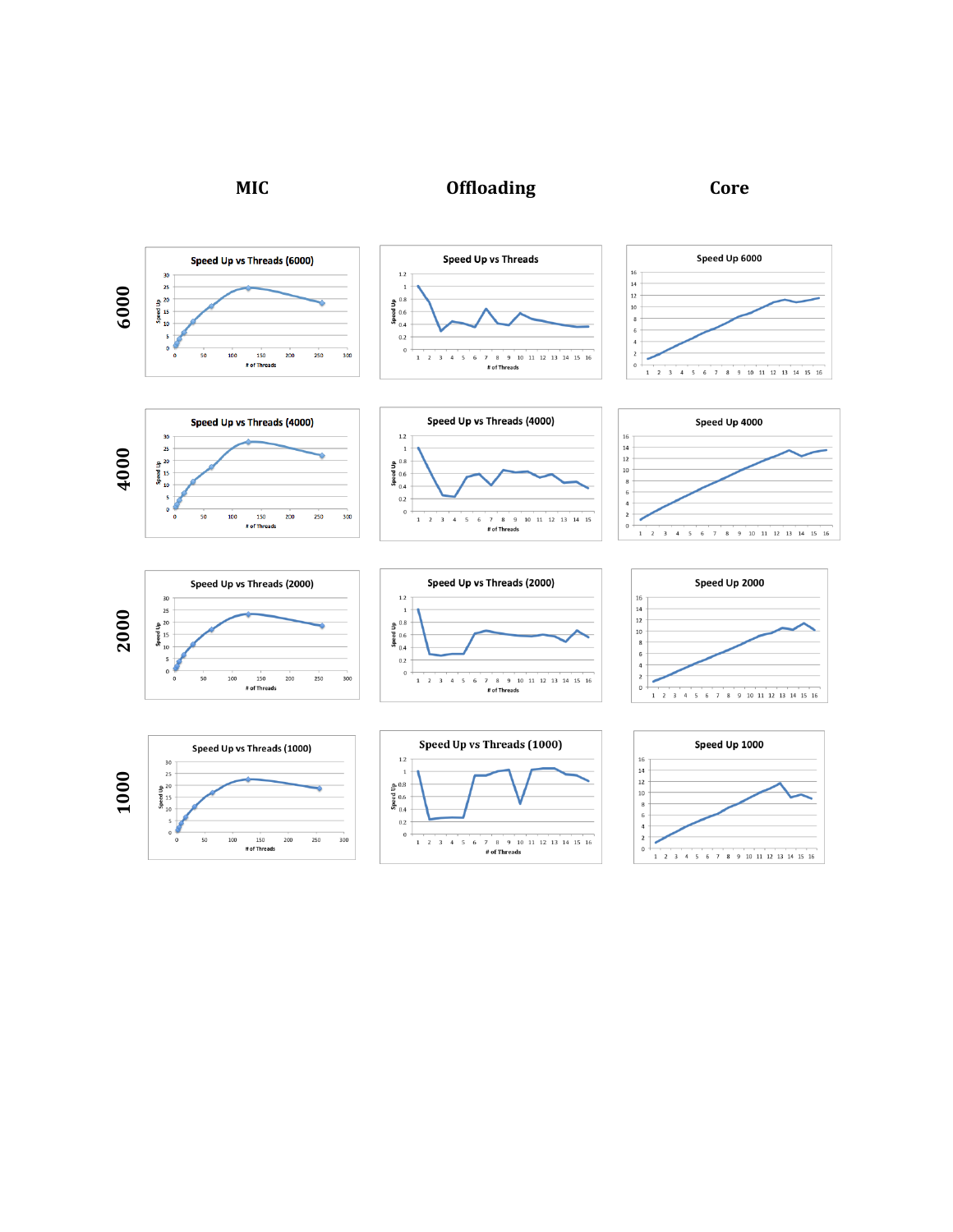

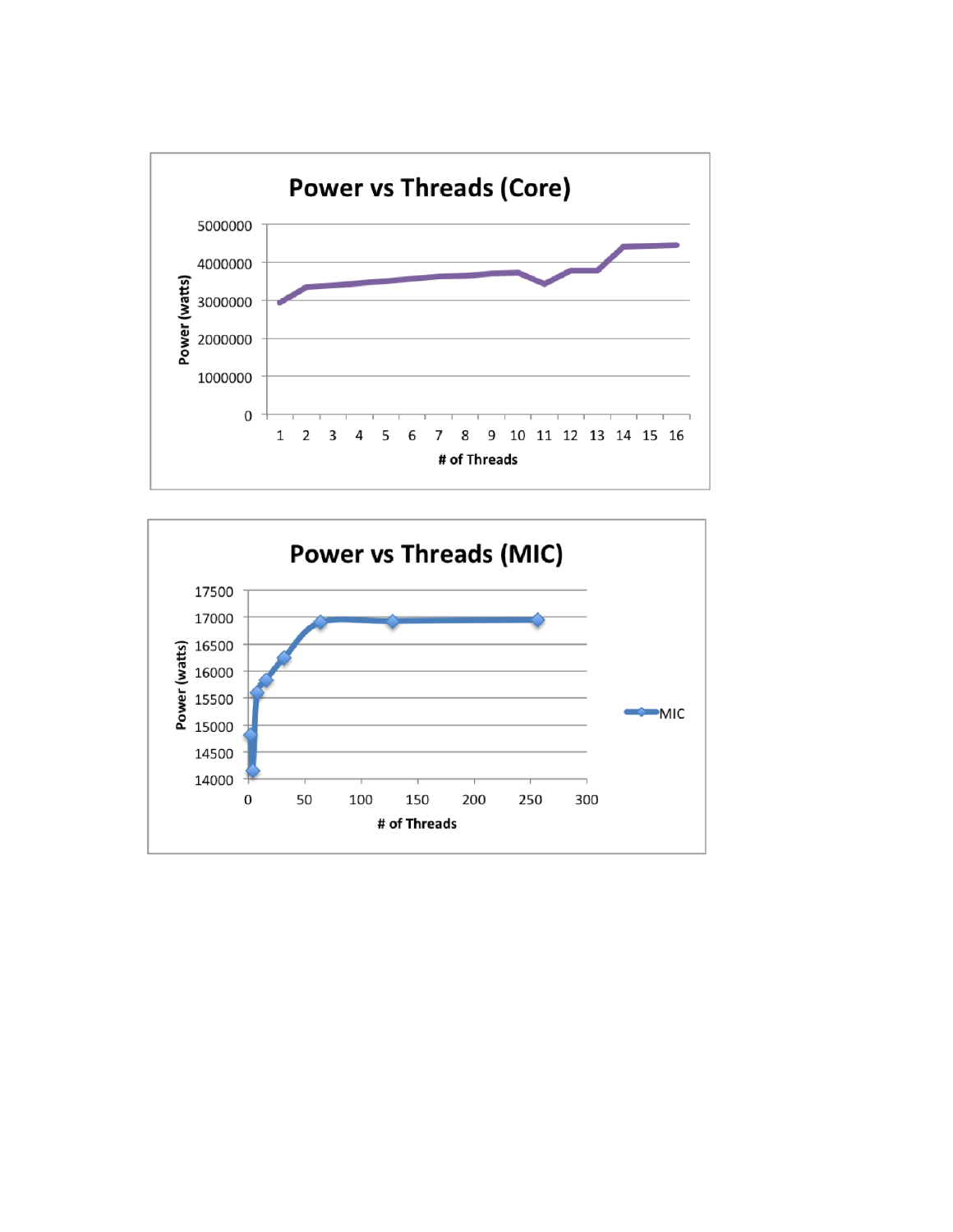### *4.2 Minimum Execution Time Algorithm*

The minimum execution time algorithm allocates resources to achieve the minimum execution time by utilizing the primary allocation protocol that relies on the execution time of a given task on the various resources that are available. See appendix.

#### *4.3 Power Capping Algorithm*

The Simplex-Based Algorithm is as follows:

Power\_Cap\_Algorithm.cpp

To be implemented in C++ with OpenMP API

Specifications:

Define final double value that sets power cap.

Calculates power consumption versus threading choices based on experimental power data.

Reduces power consumption versus execution time relationships to system of linear equations.

Passes system of linear equations as parameter into Simplex Algorithm method, as well as goal of minimizing execution time variable.

Using simplex method, finds the minimum allowable execution time based on constraints. Calls modified Minimum\_Execution\_Time algorithm to generate a critical path that can be used to attain a suboptimal, yet reasonably efficient solution to the power capping problem.

#### **4.4 Discussion**

The results of the experiments demonstrate the limits of utilizing MIC threading offloading, and native core threading. With MICs, after 128 threads, the speed up values began to decrease,

showing that adding infinitely many cores will not result in an increase of productivity. From 128 threads to 256 threads, the speed up values decreased from 25 to 20. Similarly, while running on a native thread, there was a linear trend until the fourteenth thread, at which point the speed up values decreased from 12 to 10. This shows that there is a limit to efficiency. Then, with offloading, there was evidence that using 1 thread was the fastest in terms of speed up, and every subsequent number of threads resulted in a decreasing and varied speed-up value. This illustrates how offloading can be effective for small calculations, in terms of time and power efficiency. In addition to this information about the speed information of various computational models, information about the power consumption of the models was also gathered. For MICs, the amount of power usage in watts increased from 14,000 watts to 17,500 watts as the number of threads increased in an exponential fashion, thus illustrating how power must be taken into consideration when dealing with overall speed up levels. Similarly, while running on a native thread, there was a slight increase in power as the number of threads increased, but the change was not as profound as with the MICs.

### *4.4.1 Minimum Time Algorithm*

Based on the data, it can be ascertained that for small work-loads, native core threading is the most effective, as there is less memory contention, overhead, and bus transferal when compared to MIC threading and offloading.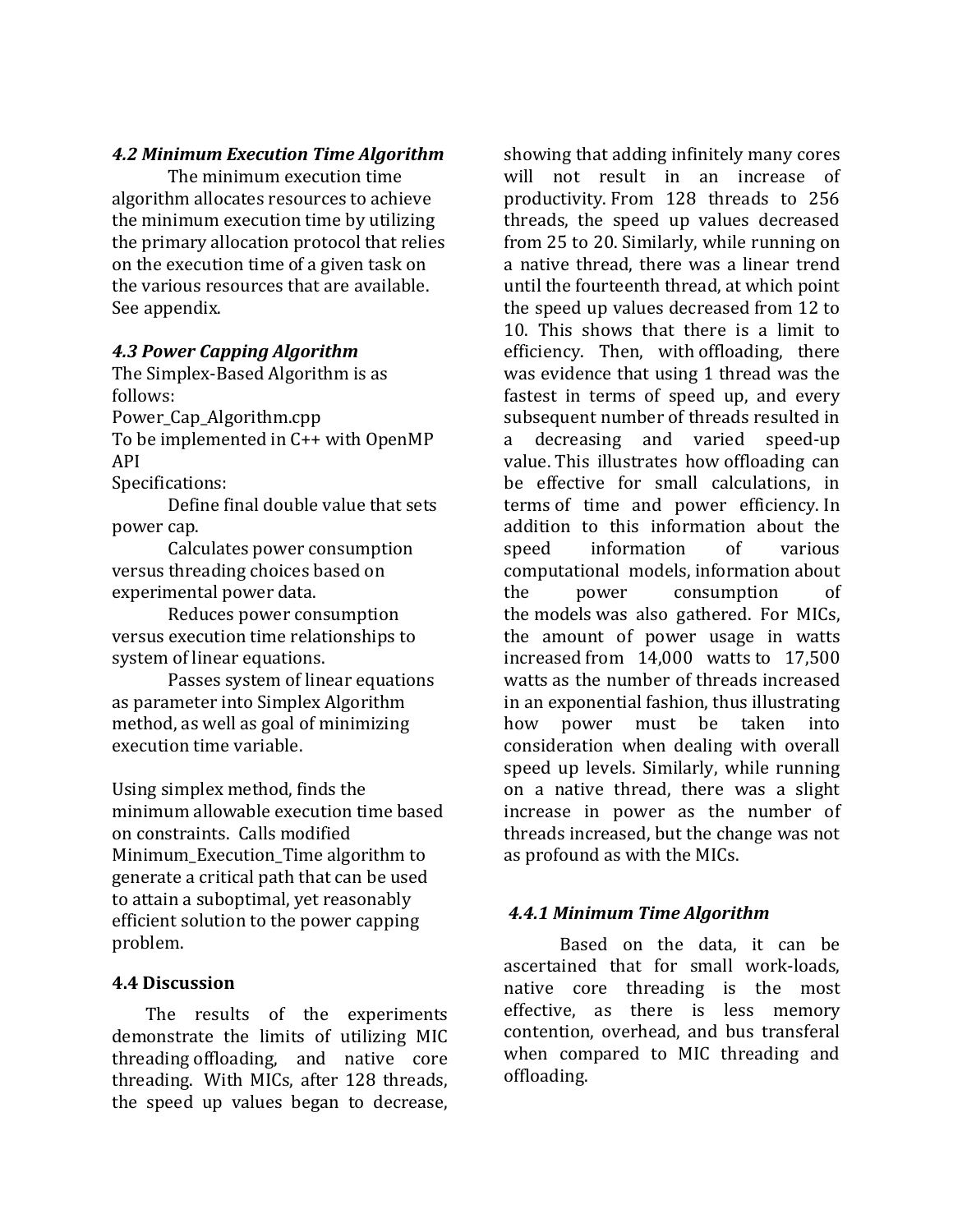# *4.4.2 Power Capping Algorithm*

As described earlier, there currently exists no algorithm to solve the Power Capping Problem, as it is an NP complete problem. As a result, the project focus changed to the Power Capping Problem. The power objectives can be reduced to a linear constraint because the power-variable is capped. Thus, the entire scenario can be expressed as a system of linear inequalities. The linearity eradicates the need for a computationally complex Nelder-Mead algorithm13**.**  Based on the data, it was determined that a Simplex Method is the most appropriate and effective algorithm for optimization in this situation. The CAPER scenario reduces to a simple system of linear inequalities, consisting of the power cap constraint, power consumption - performance relationships derived from the experimentation, and one dynamic variable. Under these circumstances, the Simplex Method, provides consistently faster runtimes<sup>14</sup>

# **5. Conclusion**

The algorithms provide evidence to the concept that there is no superior method of parallel computation, whether it be native core threading, MIC threading, or offloading (as displayed by the trends in the Results section). As the algorithms show, power consumption has a significant effect on the execution time of an algorithm, but it does not stand in the way of efficient computing. In relation to the MICs, as the amount of power increased past the 14th thread, the overall speed up values decreased because of the increase in power consumption to 17,500 watts. A hybrid approach based on Minimum Completion Times can effectively use all three models of parallel computing to minimize

execution time. Linear Algebra algorithms (such as the Simplex-Based one in the Results section) provide the most effective solution to computing under a power budget and can lead to vastly reduced energy consumption of server systems and reduced costs for IT firms. Efficient green computing is possible via polynomial-time scheduling algorithms, as demonstrated by the algorithms developed on the data collected. Further improvements upon this design can be made through more exhaustive testing of different computational models such as sectional-offloading. By doing so, more specialized approaches can be crated for problems that require different types of resources, such as time and memory. In addition, further research is needed for the implementation of this algorithm in order to determine the computational efficiency of the algorithm itself in relation to the servers it is managing.

# **Acknowledgments**

This study of Autonomic Green Computing required the work of many others in addition to our own. Many people from Rutgers University generously dedicated many hours to help us overcome the various obstacles that we faced throughout the research process. We would like to specifically thank Dr. Javier Diaz-Montes and Dr. Ivan Rodero for their guidance. Without their help and extensive knowledge of the subject, this project group would not have been able to undertake this experiment. In addition, we would like to thank Daniel Hillman, our project RTA, for helping us organize and achieve the goals we set for ourselves in relation to our project and our papers. We would also like to thank our Math Behind the Machine instructor, Dr. Andrew Drucker, and our Software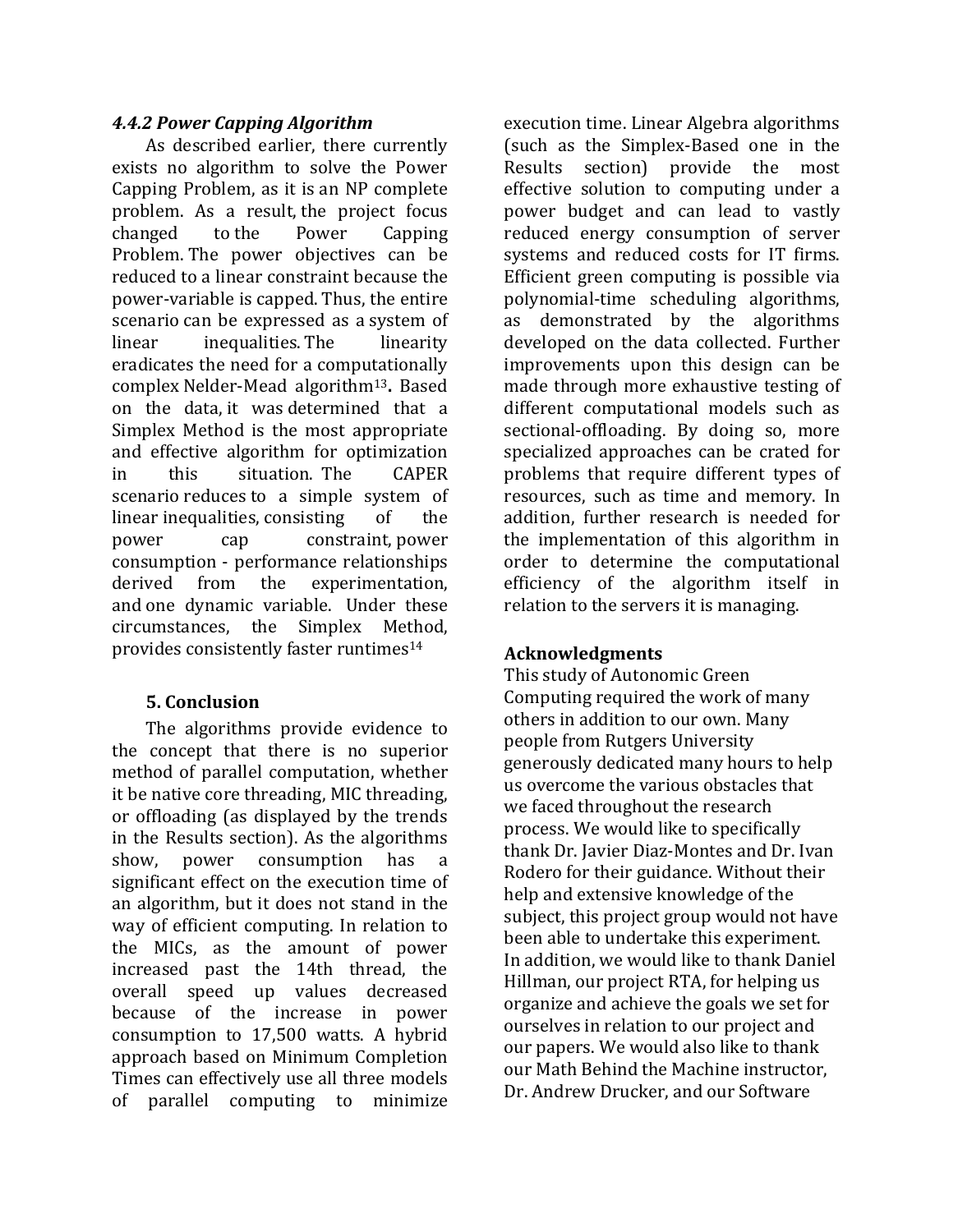Engineering with Android instructor Christine Hung. Next, we would like to thank the New Jersey Governor's School of Engineering and Technology and its director, Jean Patrick Antoine for the opportunity to perform this study. Lastly, we would like to thank all of the sponsors of the program: The State of New Jersey, Morgan Stanley, Lockheed Martin, Silverline Windows, South Jersey Industries, Inc., The Provident Bank Foundation, and Novo Nordisk.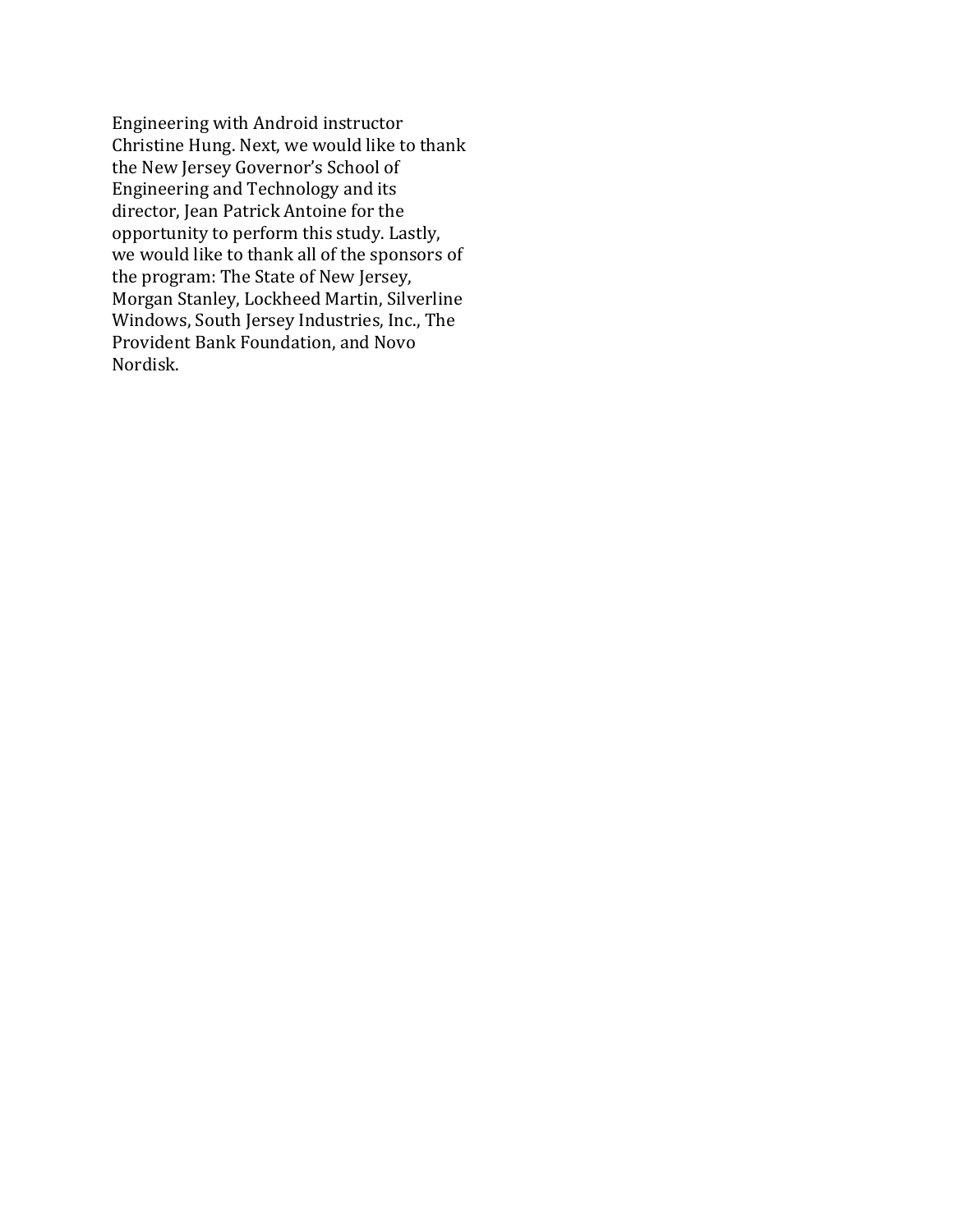# **References**

1. World Internet Users Statistics Usage and World Population Stats. (n.d.). World Internet Users Statistics Usage and World Population Stats. Retrieved July 19, 2014, from http://www.internetworldstats.com/stat s.htm

2. Rodero, I. (Fall 2014). Parallel and Distributed Computing. Lecture conducted from Rutgers University, Piscataway.

3. Top 500 Supercomputers - Home | TOP500 Supercomputer Sites. (n.d.). . Retrieved July 22, 2014, from http://www.top500.org/

4. Intel® Xeon Phi™ Coprocessor DEVELOPER'S QUICK START GUIDE . (2014, January 1). . Retrieved July 19, 2014, from https://software.intel.com/sites/default/ files/article/335818/intel-xeon-phicoprocessor-quick-start-developersguide.pdf

5. Metrics & Measurements. (n.d.). The Green Grid Data Center Power Efficiency Metrics: PUE and DCiE. Retrieved July 19, 2014, from http://www.thegreengrid.org/Global/Co ntent/white-papers/The-Green-Grid-Data-Center-Power-Efficiency-Metrics-PUE-and-DCiE

6. Home | TOP500 Supercomputer Sites. (n.d.). Home | TOP500 Supercomputer Sites. Retrieved July 21, 2014, from http://www.top500.org/

7. F. Zhang, et al., Multi-objective scheduling of many tasks in cloud platforms, Future Generation Computer Systems (2013), http://dx.doi.org/10.1016/i.future.2013. 09.006

8. Ge, R., Feng, X., Song, S., Chang, H. C., Li, D., & Cameron, K. W. (2010).

Powerpack: Energy profiling and analysis of high-performance systems and applications. Parallel and Distributed Systems, IEEE Transactions on, 21(5), 658-671.

9. Intel® Developer Zone: Intel® Xeon Phi<sub>n</sub>¢ Coprocessor. (n.d.). Intel $\hat{A} \otimes$ Xeon Phiâ"¢ Coprocessor. Retrieved July 19, 2014, from https://software.intel.com/en-us/micdeveloper

10. Beacon. (n.d.). Home. Retrieved July 19, 2014, from http://www.nics.tennessee.edu/beacon

11. Berl, A., Gelenbe, E., Di Girolamo, M., Giuliani, G., De Meer, H., Dang, M. Q., & Pentikousis, K. (2010). Energy-efficient cloud computing. The computer journal, 53(7), 1045-1051.

12. Rodinia:Accelerating Compute-Intensive Applications with Accelerators. (2014, June 20). . Retrieved July 19, 2014, from

https://www.cs.virginia.edu/~skadron/ wiki/rodinia/index.php/Rodinia:Accelera ting\_Compute-

Intensive\_Applications\_with\_Accelerator

13. Ullman, J. D. (1975). < i> NP</i>complete scheduling problems. *Journal of Computer and System sciences*, *10*(3), 384- 393.

14. Gondzio, Jacek; Terlaky, Tamás (1996). "3 A computational view of interior point methods". In J. E. Beasley. Advances in linear and integer programming. Oxford Lecture Series in Mathematics and its Applications 4. New York: Oxford University Press. pp. 103– 144. MR 1438311. Postscript file at website of Gondzio and at McMaster University website of Terlaky.